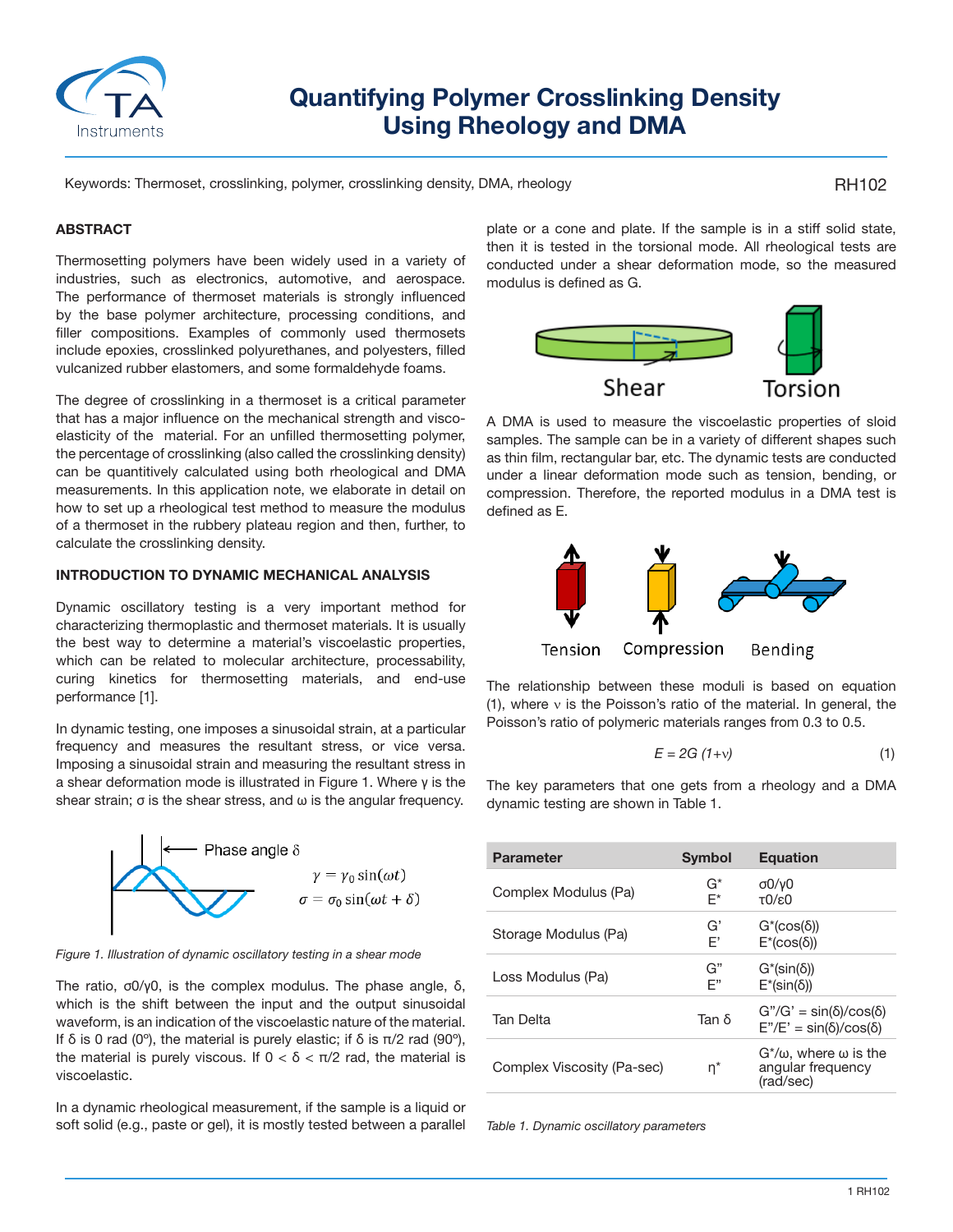Typical dynamic tests that can be performed on a rheometer and a DMA include strain/stress sweeps, time sweeps, frequency sweeps, temperature ramps, and temperature steps/sweeps.

## **MEASURING AND CALCULATING THE CROSSLINKING DENSITY OF A THERMOSET**



*Figure 2. Dynamic temperature ramp of a non-crosslinked adhesive*

Figure 2 shows a dynamic temperature ramp test result of a linear polymeric adhesive sample. This measurement was conducted using an 8 mm parallel plate geometry under shear deformation on a rheometer. The temperature ramp test was run from -30 °C to 100 °C at a heating rate of 3 °C/min. The test frequency was set at 1 Hz with a small strain that was within the linear viscoelastic region of the sample. As can be seen from the test result, the glass transition temperature (Tg, based on the peak of tan delta) of this linear adhesive polymer is at 16.33 °C. Above Tg, the storage modulus (G') of the polymer shows a plateau over a temperature window between 40 °C to 70 °C. Then at temperatures greater than 70 °C, this polymer becomes molten with G" being greater than G', and the sample flows like a viscous liquid. The value of the rubbery plateau modulus (G<sub>e</sub>) is correlated with the polymer chain entanglement.

If the polymer is partially crosslinked, then its molten state will not be observed in a temperature ramp test. After Tg, the rubbery plateau area will extend up to higher temperatures until the polymer starts to decompose. Figure 3 shows an example temperature ramp test result of a partially crosslinked adhesive sample. The storage modulus remains greater than loss modulus at temperatures above the normal molten temperature of the polymer without crosslinking. For a crosslinked polymer, the storage modulus value in the rubbery plateau region is correlated with the number of crosslinks in the polymer chain.



*Figure 3. Dynamic temperature ramp of a crosslinked adhesive*

There are a number of references in the literature reporting using the modulus measured within the rubbery plateau region to quantitatively calculate the polymer crosslinking density [2,3]. First, the molecular weight between crosslinks can be calculated from the G' measured within the plateau region using equation (2)

$$
M_{\rm c} = \frac{RTd}{G'_{\rm nubbery}}\tag{2}
$$

Where Mc is the molecular weight between crosslinks, R is the universal gas constant, T is the absolute temperature and d is the density of the polymer.

Then, the crosslinking density of the polymer can be calculated using equation (3) *<sup>q</sup>* = *Mw*

$$
q = \frac{WW}{Mc}
$$
 (3)

Where Mw is the molecular weight of the monomer, and q is the crosslinking density.

Alternatively, researchers have reported using the DMA test results for the calculation of the crosslinking density [4]. Equation 4 is based on the assumption that E is 3 times greater than G, when Poisson's ratio is 0.5.

$$
M_{\rm c} = \frac{3RTd}{E'_{\rm nubbery}}\tag{4}
$$

Figure 4 shows the results of testing a series of rubber elastomers with different amounts of crosslinking using a DMA in the tension mode. As can be seen from the graph, the measured rubbery plateau modulus increased with increasing the degree of crosslinking. In the meantime, the glass transition is also observed to shift to higher temperatures.